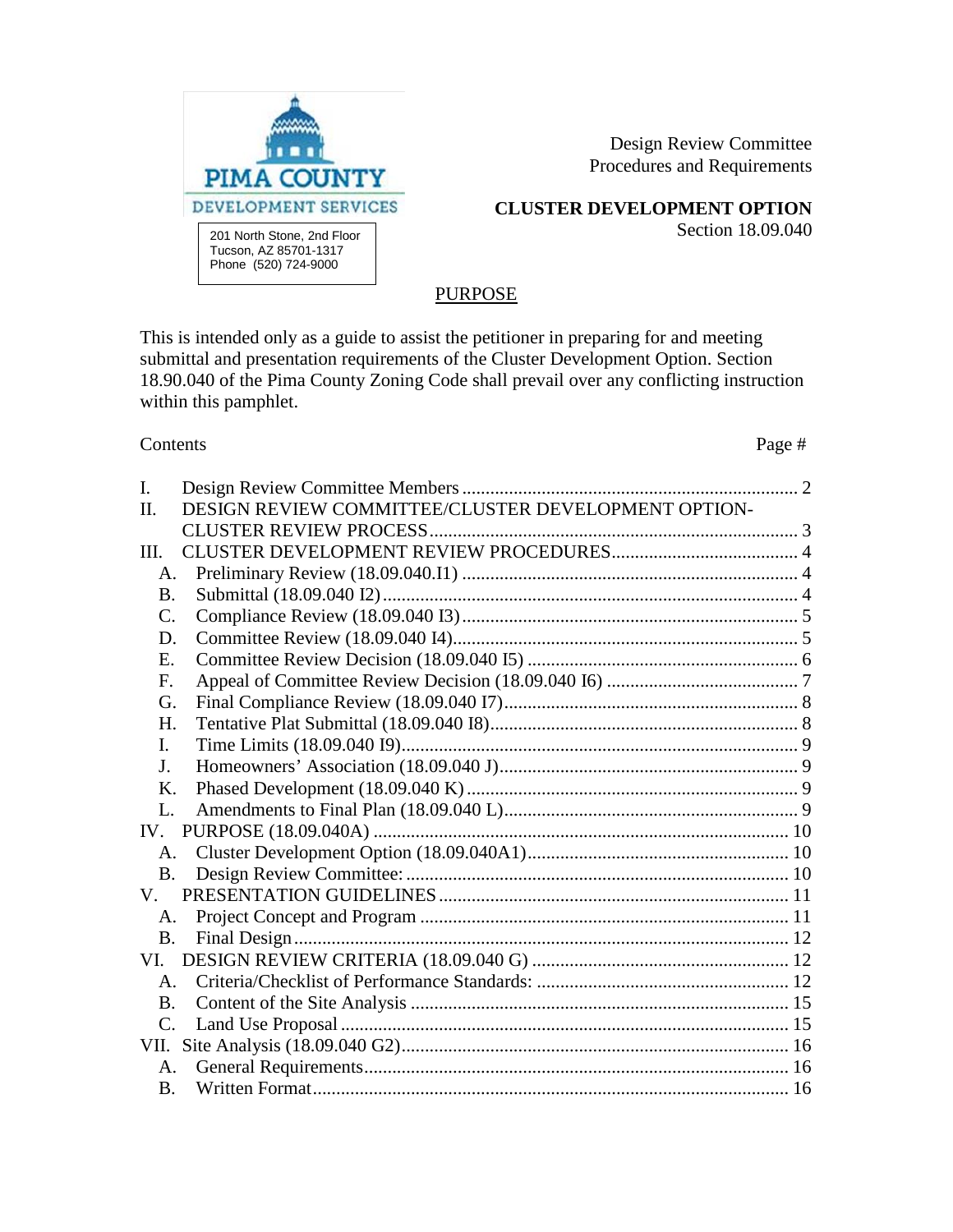## <span id="page-1-0"></span>**I. Design Review Committee Members**

Section 18.99.030 Design Review Committee

Appointed Voting Members (Three year terms/maximum of 2 terms.) Architect Realtor/Developer Engineer/Planner Homeowner Association Representative At-Large Landscape Architect

#### Homeowner/Neighborhood Association Representative:

One person representing all affected Homeowner's Associations of a specific development proposal, approved by such associations for review of that proposal only.

## **Statutory Voting Members:**

Planning Official, Development Services Department Director, Department of Transportation Chief Zoning Inspector, Development Services Department

## County Staff Contacts:

Development Services Department (DSD) Planning Division (PD) Phone: 724-9000 Chief Zoning Inspector (CZI) Phone: 724-9000 Department of Transportation and Flood Control District (DOT & FCD) Subdivision and Development Plan Section Phone: 724-6586 (DOT) Phone: 724-7519 (FCD) Department of Wastewater Management (WWM) Engineering Planning Section Phone: 724-6500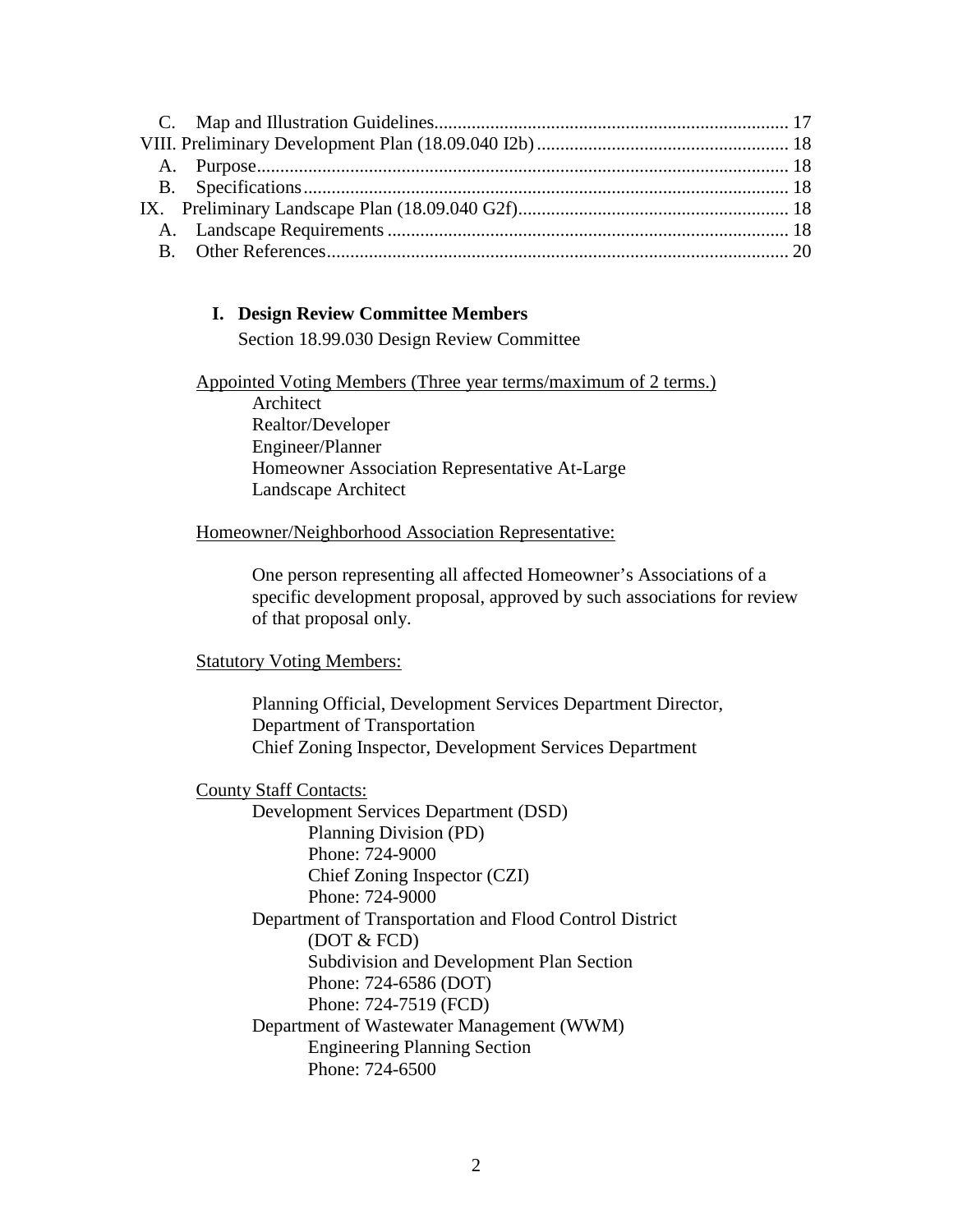<span id="page-2-0"></span>

## **II. DESIGN REVIEW COMMITTEE/CLUSTER DEVELOPMENT OPTION- CLUSTER REVIEW PROCESS**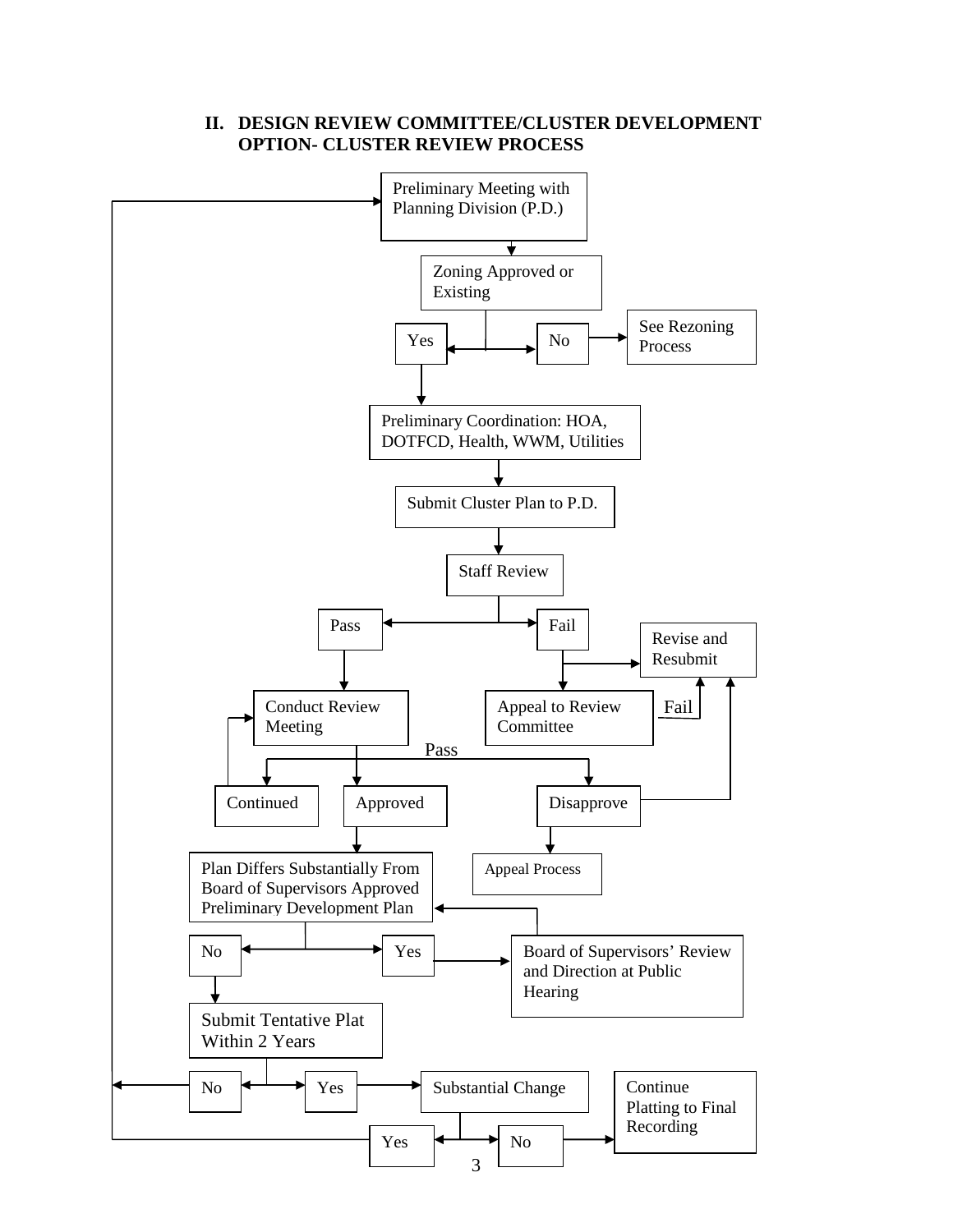#### <span id="page-3-0"></span>**III. CLUSTER DEVELOPMENT REVIEW PROCEDURES**

#### <span id="page-3-1"></span>A. Preliminary Review (18.09.040.I1)

- 1. First, meet with personnel from the Planning Division Subdivision Section, hereafter called "Planning Division" to review, discuss, and evaluate the proposed cluster project.
- 2. Meet with the Subdivision Sections of the Department of Transportation and Flood Control District and the Department of Wastewater Management for consultation and preliminary evaluation of the concepts for roads, flood control, and wastewater facilities.
- 3. Consult with other agencies, such as any affected utility companies, homeowner associations, and property owners within 300 feet of the site. The petitioner shall hold a neighborhood meeting with owners of the property within 300 feet of the proposed cluster development, including Homeowner Association of record at the Pima County Planning Division who has included the proposed cluster project area within their mapped homeowner association boundary.

The cluster proposal shall be presented to the neighbors and association in order that they may understand the impact upon them and their properties, and should be given opportunity for input and discussion.

Notification of the time and place for the neighborhood meeting shall be the responsibility of the petitioner, who shall certify to the Chairperson of the DRC that the required meeting was completed, prior to the DRC meeting date. Results of the neighborhood meeting will be discussed at the DRC public meeting.

4. It is further recommended that the subdivider also consult with other professionals and agencies interested in the proposed developments, such as real estate, lending and mortgage institutions, for the purpose of reaching, at an early stage, firm conclusion regarding the market to be served, suitability of the location, best plan for the purpose, protective covenants, and other elements of the proposed development.

#### <span id="page-3-2"></span>B. Submittal (18.09.040 I2)

1. Submit a written request for Cluster Option Design Review together with the required fees, to the Planning Division. Provide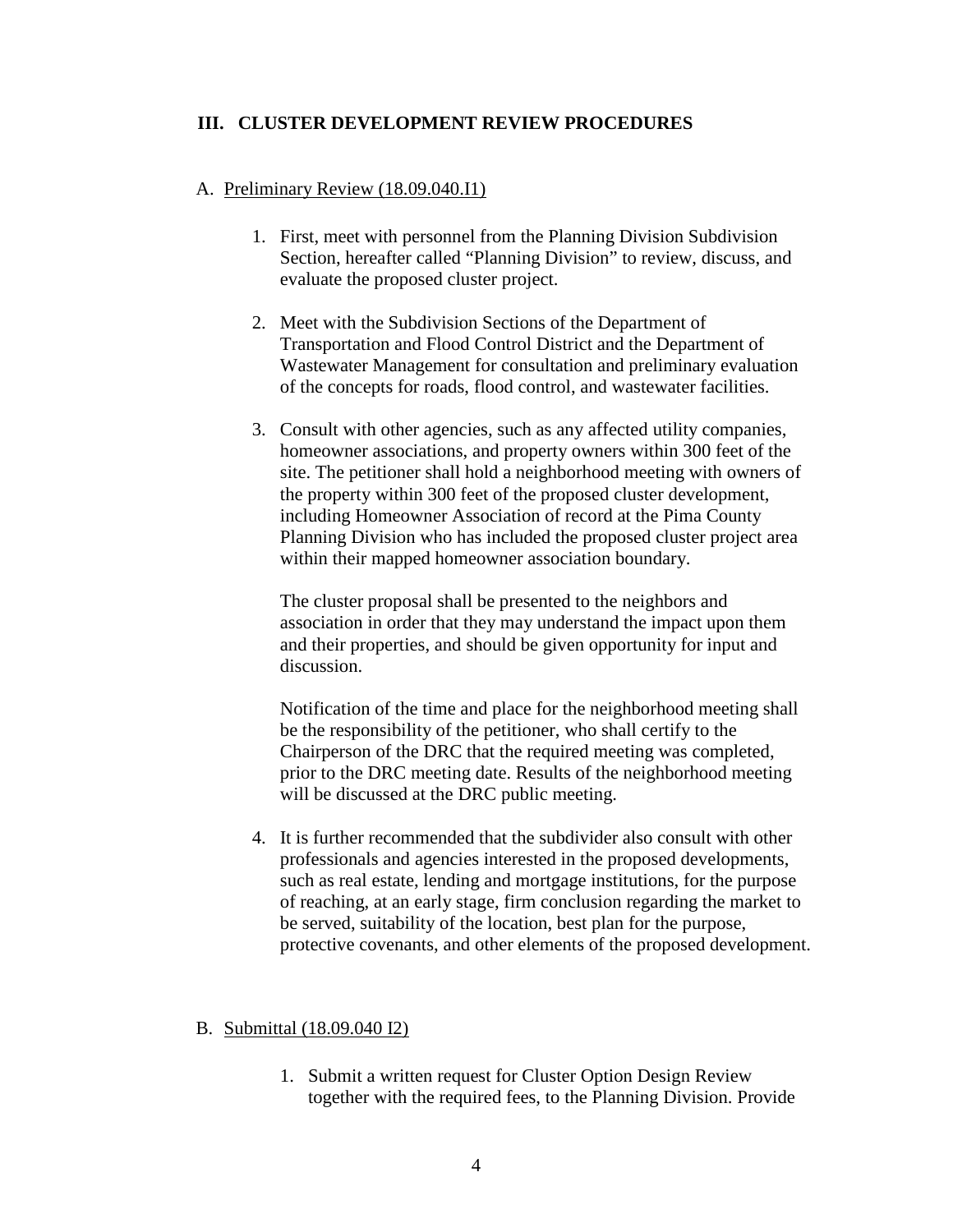14 complete copies of the project: cover letter addressing your request, site analysis, the preliminary development plan, landscape plan, information sheets, and all other related material, folded 8½" x 11", and ready for mailing in individual, unsealed envelopes.

2. Make check payable to: **Pima County Treasurer.**

## <span id="page-4-0"></span>C. Compliance Review (18.09.040 I3)

The Planning Division shall review the plan for submittal compliance and shall either accept or reject the plan for further DRC review within five working days of plan submittal.

- 1. If accepted, copies of the plan shall be transmitted to the members of the Design Review Committee, hereafter called the "committee", and a committee meeting shall be held within 20 working days.
- 2. If rejected, the developer may:
	- a. Resubmit the plan with the appropriate revisions; or
	- b. Appeal to the committee for a review at a regularly scheduled meeting. The committee may then either accept or reject the plan or schedule it for future review.

# <span id="page-4-1"></span>D. Committee Review (18.09.040 I4)

- 1. The committee normally meets at 1:30 p.m. on the third Thursday of every month. Submittals accepted and considered adequate by the Planning Division by 12 noon Monday, 24 days prior to the meeting day, will be scheduled. If the cut-off day falls on a holiday, the first workday following. Submittals received after this and day will be scheduled for the following month's meeting.
- 2. The petitioner will be notified of a specific presentation schedule when a submittal is determined to be adequate. Upon the petitioner's request, a meeting will be scheduled with the Planning Division to specify any additional information and materials necessary for compliance.
- 3. A quorum of five voting members is required to conduct a committee meeting.
- 4. The petitioner shall limit the presentation to the committee to the material provided in the submittal package. Should the petitioner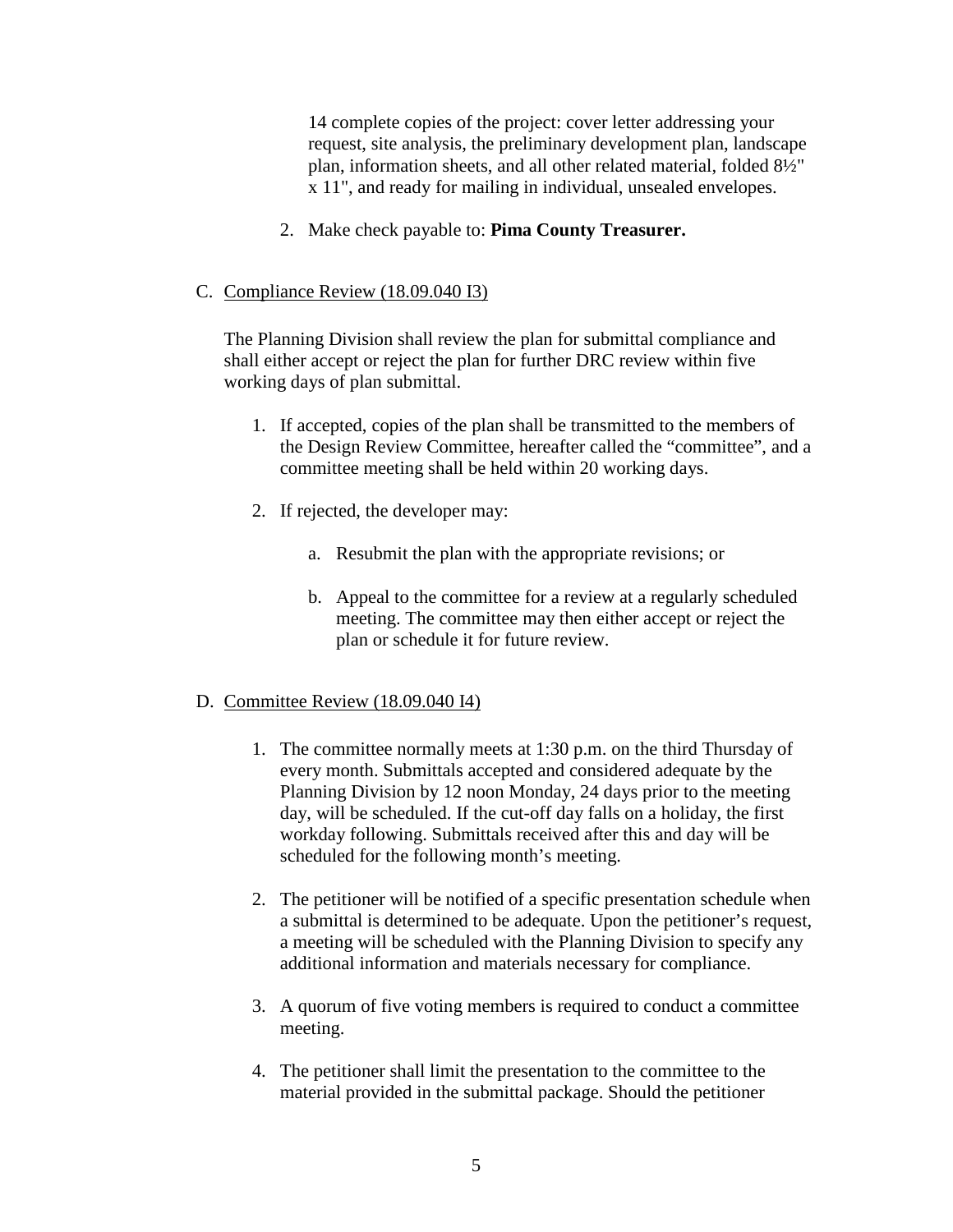request revisions or addendums to the project after submittal, but prior to the committee meeting, the project may be rescheduled for the following month. Should the petitioner present significant revisions to the project during the presentation, the Committee may, at their option, continue the project to the following month.

- 5. Typical Project Review Meeting Sequence:
	- a. Planning Division comments and presents recommendations.
	- b. Presentation by Petitioner.
	- c. Homeowner/Neighborhood Comments.
	- d. Discussion by the Committee.
	- e. Motions and Vote by the Committee.
- 6. Meetings will normally be held at:

# **County-City Public Works Center 201 North Stone- Basement, Conference Room "C" Tucson, AZ 85701-1317**

- 7. Any tentative subdivision play subject to Committee approval shall not be accepted by the DSD- Subdivision Coordinator until after the project has been approved by the Committee.
- 8. The Committee shall review the cluster development plan for conformance with the purpose and requirements of section 18.09.040 and of this zoning code and refer to design guidelines and standards contained in the cluster design review manual.
- 9. The Committee shall also specify the general conditions and revisions that must be complied with before the plan can be approved.
- 10. Written minutes of the committee meeting are usually available within five working days after the meeting. Minutes will be mailed to the petitioner and all committee members.
- 11. For review criteria, refer to "VI. Design review Criteria Requirements" of this document.

#### <span id="page-5-0"></span>E. Committee Review Decision (18.09.040 I5)

1. If approved without modification, the developer may now comply with Chapter 18.69 (Subdivision Standards) and submit the required documents and fees to the County Subdivision Coordination Section in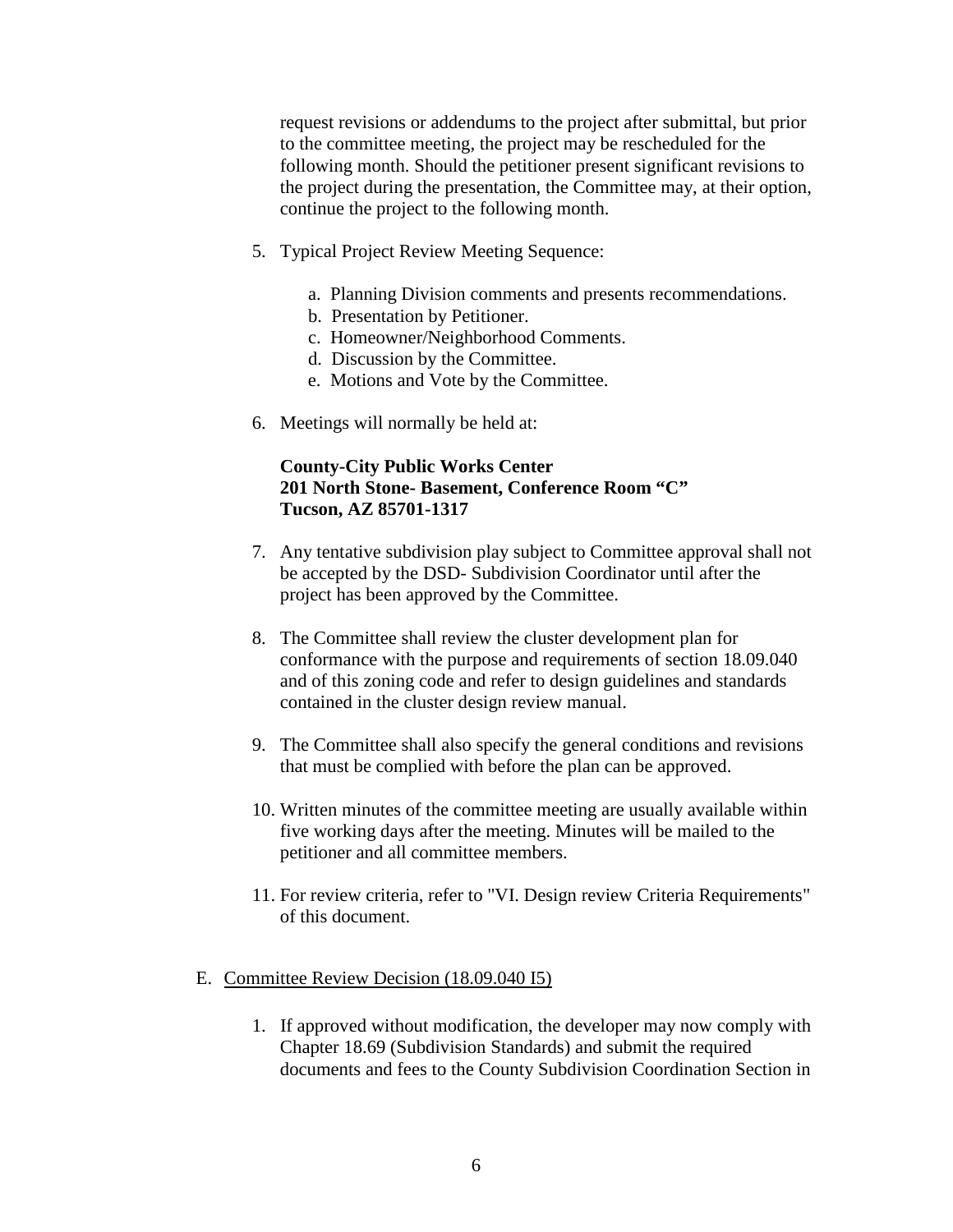order to process the project through the Subdivision and Development Review Committee.

- 2. If approved subject to modification the developer may:
	- a. Submit the revise plan to the Subdivision Section for final compliance review; or,
	- b. Appeal any committee requirements in accordance with Section 18.09.040I6.
- 3. If the plan approved by the Committee constitutes a substantial change from a previously approved preliminary development plan by the Board of Supervisors, the following applies:
	- a. The Planning Division shall schedule a duly noticed public hearing within twenty work days of the committee approval at which the Board of Supervisors shall be requested to approve the cluster development option plan in
	- b. The request shall be at no additional fee to the petitioner and shall specifically cite the substantial change or difference between the two plans. The request shall provide the rationale for the committee's recommendation.
	- c. The supervisors' directions shall be applied to the cluster option plan which shall be further processed in accordance with Section 18.09.040I7 (Final compliance Review).

## <span id="page-6-0"></span>F. Appeal of Committee Review Decision (18.09.040 I6)

1. Appeals of the conditions and requirements specified by the committee may be directed in writing by the developer to the Planning and Zoning Commission within ten working days of the committee decision.

A hearing shall be held within forty-five calendar days of receipt of the appeal. Notice of the appeal hearing shall be provided to all who received notice of the committee meeting at which the condition or requirement being appealed was established.

2. Appeals from the decision of the Commission by the petitioner shall be made in writing to the Board of Supervisors within twenty working days of the action of the Commission. Reasons for and evidence to support the appeal shall be presented for review. Scheduling of the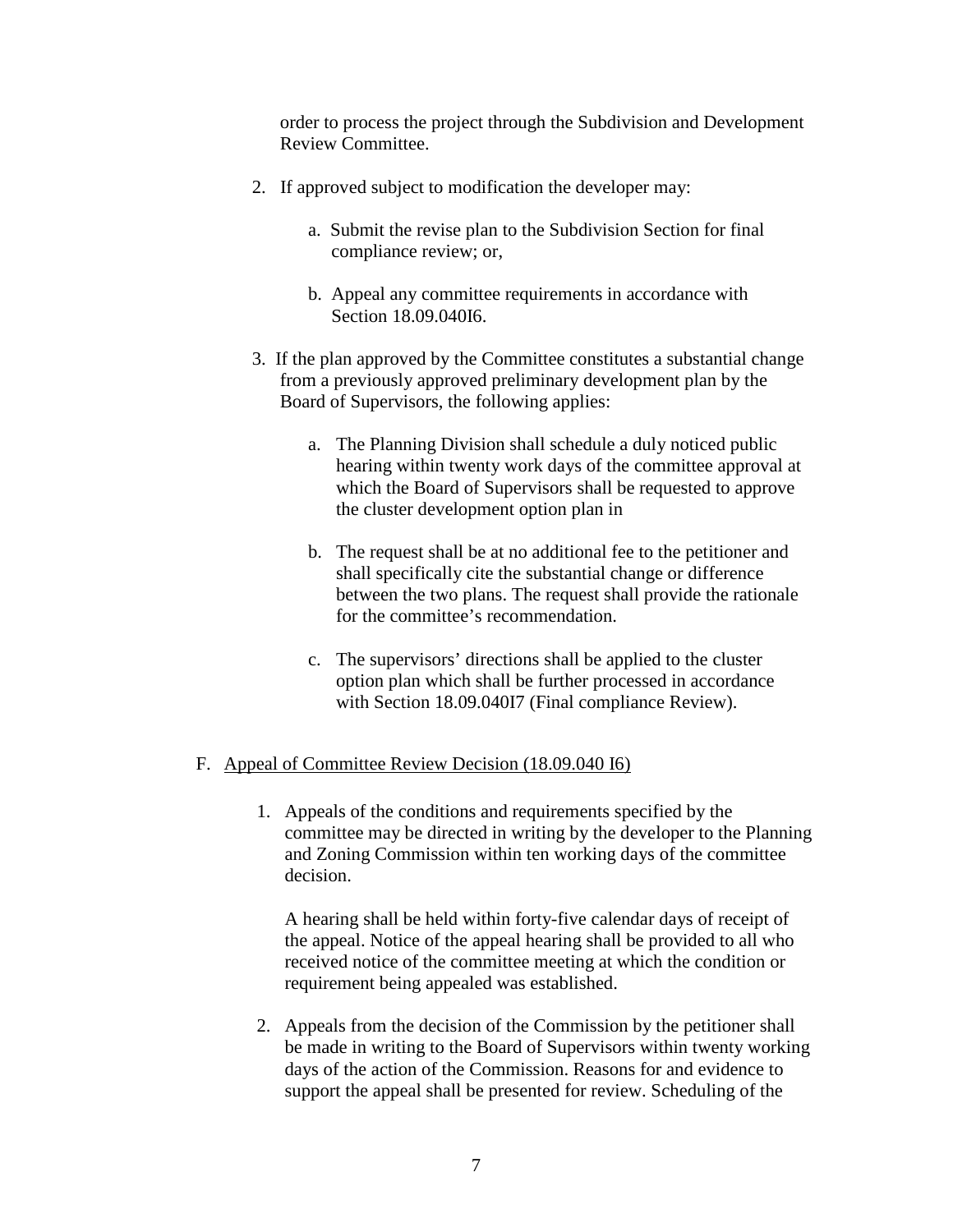appeal at a public hearing will be accomplished by the zoning administrator.

## <span id="page-7-0"></span>G. Final Compliance Review (18.09.040 I7)

- 1. All plans revised in conformance with the decisions of the committee, the commission or the supervisors shall be submitted to the Planning Division for final compliance review prior to the submittal of a tentative plat. A compliance decision shall be provided within five working days of the revised plan submittal.
- 2. Minor changes requested by the owner or developer shall be coordinated with the Planning Division prior to submittal of the tentative plat to the Subdivision Coordinator.
- 3. Should the tentative plat be substantially changed from the Cluster Development Option plan approved by the Committee a second Committee meeting will be required in accordance with section 18.09.040L2, with additional fees, as applicable.

## <span id="page-7-1"></span>H. Tentative Plat Submittal (18.09.040 I8)

Following final cluster development option compliance approval, the developer shall submit to the Subdivision Coordinator the following:

- 1. A tentative subdivision plat for review, in accordance with Chapter 18.69 (Subdivision Standards);
- 2. Approved cluster arrangements and schematic elevations, keyed to the approved cluster site plan.
- 3. A type 2 grading plan, in accordance with Section 18.81.060 (Grading).
- 4. Delineation of cluster open space;
- 5. Landscape plan, in accordance with Section 18.73.030 (Landscaping Standards).
- 6. Proposed covenants for the development.
- 7. Documentation outlining the proposed percentage of development to be accomplished prior to the homeowners' association assuming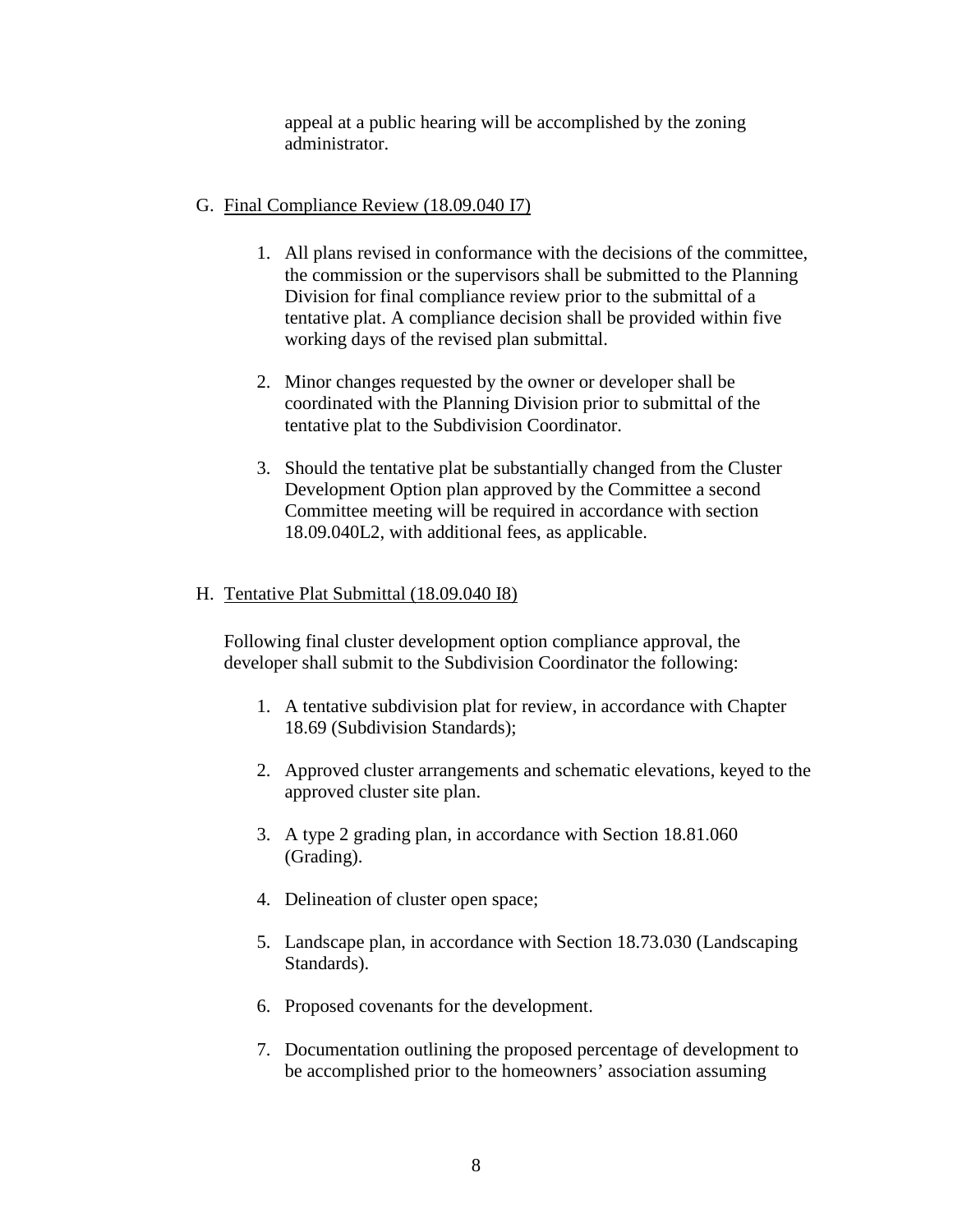responsibility for the maintenance of common areas and property (reference Section 18.09.040J2).

# <span id="page-8-0"></span>I. Time Limits (18.09.040 I9)

- 1. Approval of a cluster development plan shall be effective for two years from the date of final compliance approval, unless a tentative plat has been approved in accordance with Chapter 18.69 (Subdivision Standards).
- 2. Failure to record a final plat within four years of the committee approval date shall require a project feasibility review and approval to proceed by the Planning Official who shall determine the need for further cluster option review, based on land use changes surrounding the site area during the four-year period.

## <span id="page-8-1"></span>J. Homeowners' Association (18.09.040 J)

The applicant shall submit for recording a set of covenants, running with the land, providing for the creation of a homeowners' association. The covenants shall contain the required provisions in accordance with Section 18.09.040J of the Zoning Code.

## <span id="page-8-2"></span>K. Phased Development (18.09.040 K)

- 1. Approval may be given for the development of delineated phases of the site, after submittal of a unified cluster site plan for the total project. The phased portions shall be shown on the subdivision plat.
- 2. Open space requirements for each phase shall be the same as stated in Section 18.09.040F. Separate homeowners' associations with provisions for expansion or consolidation may be created. Prior to the sale of any lot, site, unit, or dwelling in a phased portion, the open space and recreation developed and maintained in accordance with the approved development plan.

# <span id="page-8-3"></span>L. Amendments to Final Plan (18.09.040 L)

1. Nonsubstantial changes in the location, sitting or character of buildings may be authorized by the Planning Official, if required by engineering or other circumstances not foreseen at the time of the final subdivision plat approval.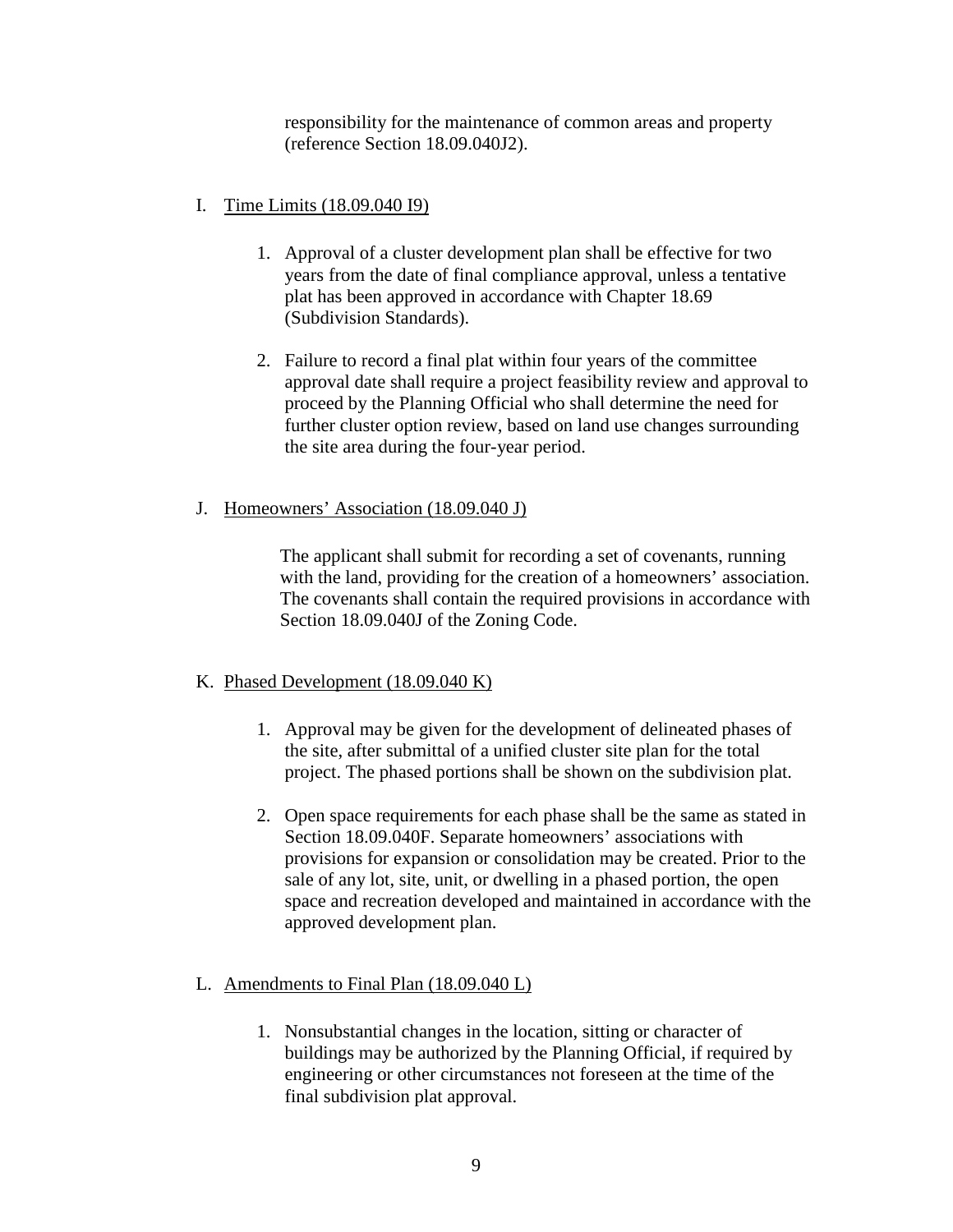2. Substantial changes to the approved cluster site plan shall require a complete, new review of the entire project, to include additional fees, plan submittals and meetings in accordance with this section.

## <span id="page-9-0"></span>**IV. PURPOSE (18.09.040A)**

#### <span id="page-9-1"></span>A. Cluster Development Option (18.09.040A1)

The Cluster option is not intended as a means of increasing the number of units on a particular site. Allowed density is a function of approved zoning. The cluster option provides for the efficient use of a given site, subject to a professionally designed plan that recognizes the constraints and opportunities of that site, in conformance with the requirements of the cluster option. The purpose of the cluster development option is to provide:

- 1. Site planning and unity of design in harmony with the natural features and constraints of specific sites, and particularly on sites possessing unique or severe topographic or hydrologic features;
- 2. Protection of natural, historic and man-made elements of scenic, environmental or cultural significance;
- 3. Design innovation;
- 4. Flexibility in the sitting of structures and roadways;
- 5. More cost-effective development due to decreases grading and more efficient servicing of the development with utilities, roads, and other essential services;
- 6. Additional open space for private or community purposes;
- 7. Protection of existing neighborhoods thought the provision of open space buffers and the location of structures.
- 8. A preferred planning tool for the development of land within the Buffer Overlay Zone, Chapter 18.67.
- <span id="page-9-2"></span>B. Design Review Committee:

Statement of purpose and method of operation. The committee is an interdisciplinary technical review body which provides interpretation and review enforcement of design and development practices as they relate to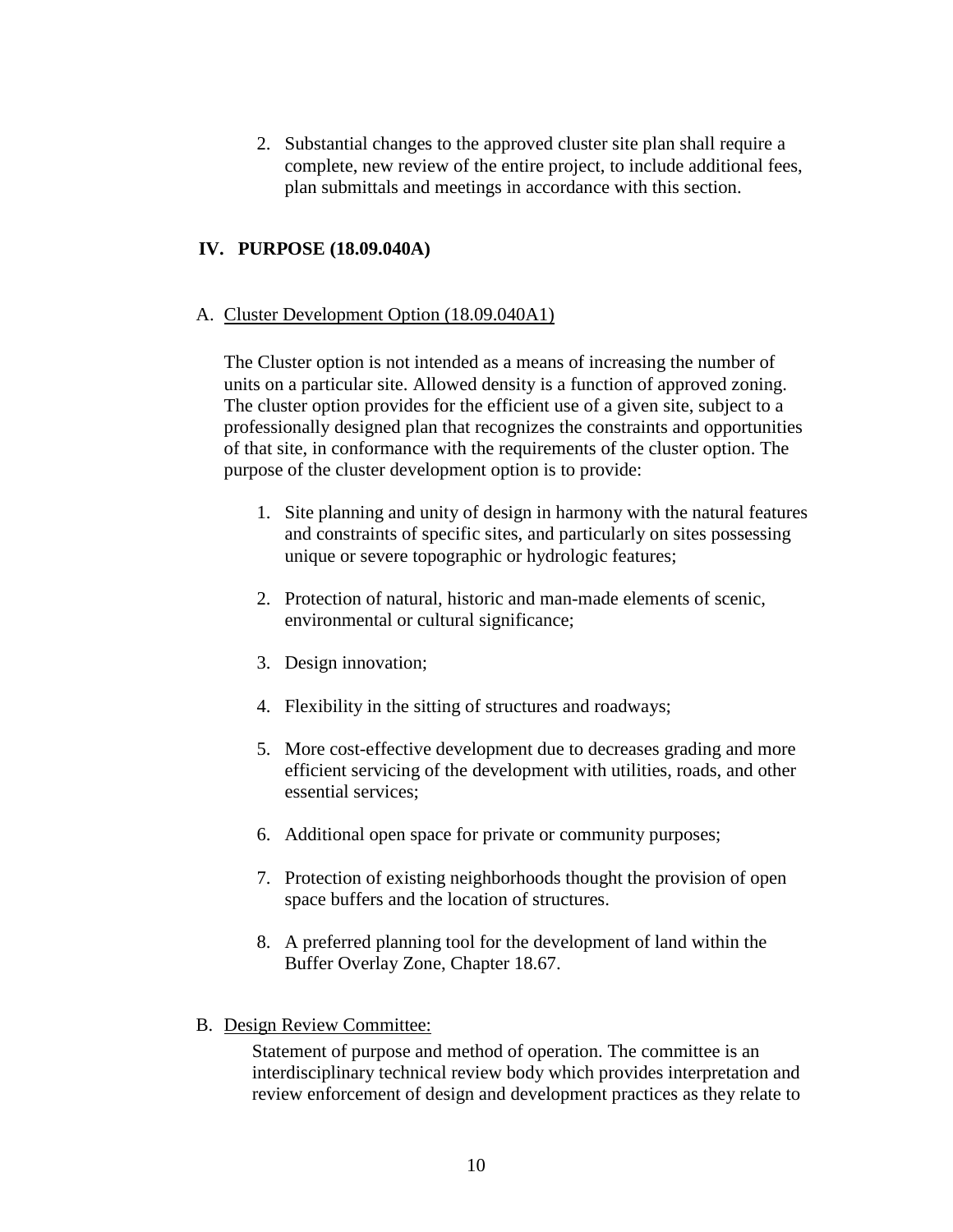specific projects. The purpose of this committee is to see that aspects of development in Pima County not adequately regulated by other bodies is reviewed and approved in a manner sensitive to the needs and values of the community and with due regard to the overall public interest. This document has been prepared to assist the committee and developers who are requesting approval for cluster developments. Pursuant to Sections 18.99.030 and 18.09.040 of the Zoning Code, this committee has adopted this document as a working policy for proper interpretation of cluster development review. The information contained herein is supplemental to that found in the code.

#### <span id="page-10-0"></span>**V. PRESENTATION GUIDELINES**

Through supporting plans, reports and representations the petitioner shall discuss and demonstrate specifically how the project meets the purposes and criteria of the committee and the requirements of the Zoning Code for cluster development. The cluster project should be presented in two stages: the general project concept and program, and the final specific physical design.

#### <span id="page-10-1"></span>A. Project Concept and Program

The design concept and general development program of the proposed cluster development must demonstrate adherence to overall principles and objectives that are consistent with the committee's interpretation of cluster development. Concept review and approval shall address the overall site development program and the issues of grading, roadway system layout, landscape concept, general context of the development, phasing, builders' track record, location, size and function of recreation area, location and distribution of open space, and drafts of covenants conditions and restrictions to be placed on the land. Additional concept elements may include density, infrastructure, and lot size. Any item discussed during the concept proposal which is detailed as opposed to concept oriented may be dismissed at the discretion of the committee.

Should the applicant elect to ignore concept and program issues and only discuss individual final physical design elements during the concept review stage, the applicant may be denied further review and approval.

Concept plan approval must be granted prior to proceeding on to the second stage of the review and approval process.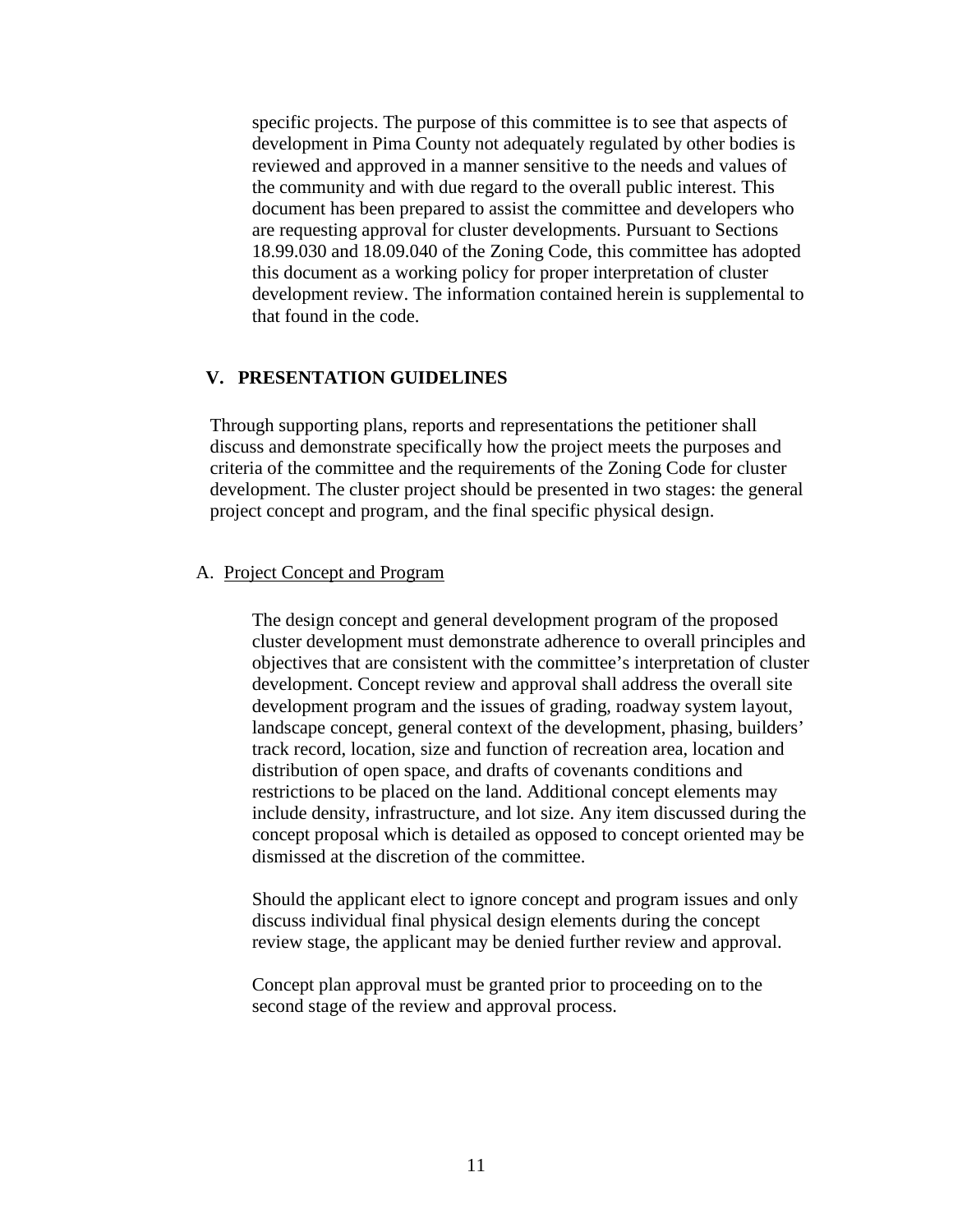#### <span id="page-11-0"></span>B. Final Design

During this stage, specific design elements shall be discussed and reviewed by the committee. Final design items included architectural styles and motifs; landscape plant palette and design; building materials and colors; specific building elevations and footprints; final landscape plan; lot-to-lot relationships, and; elevations, layouts, and perspective displays. The purpose of the final design review is to evaluate specific detailed aspects of physical design and its effectiveness toward achieving a sound development in accordance with cluster option requirements.

## <span id="page-11-1"></span>**VI. DESIGN REVIEW CRITERIA (18.09.040 G)**

## <span id="page-11-2"></span>A. Criteria/Checklist of Performance Standards:

The following list of issues must be adequately addressed and solutions provided for approval by the committee. This list shall be utilized by both the petitioner and committee members to determine satisfactory compliance with the requirements of the ordinance and the committee.

- 1. Show and discuss the existing character and living conditions of the surrounding area. Demonstrate how site planning was conducted in order to alleviate the impacts of the new development (18.09.040Alg);
- 2. Discuss and enumerate local scenic, environmental or culturally significant items and demonstrate how site palling and building design sensitively respond to these elements, internally and externally (18.09.040Alb);
- 3. Demonstrate that enhancement or preservation of visual amenities will occur, particularly with respect to roadside visibility;
- 4. Demonstrate how the goals described in the pertinent sections of the County Zoning Code have been satisfactorily met;
- 5. Identify cluster groupings, as defined in the Zoning Code. Show how cluster grouping is separated by landscaped or natural open space areas throughout the larger cluster development. Cluster groupings should be sized with respect to the overall development such that undeveloped open space forms a characteristic entity throughout the development project (18.09.040B1 and E8);
- 6. Discuss all the topographic and hydrologic issues on the site. Demonstrate how site planning and unity of design have been tailored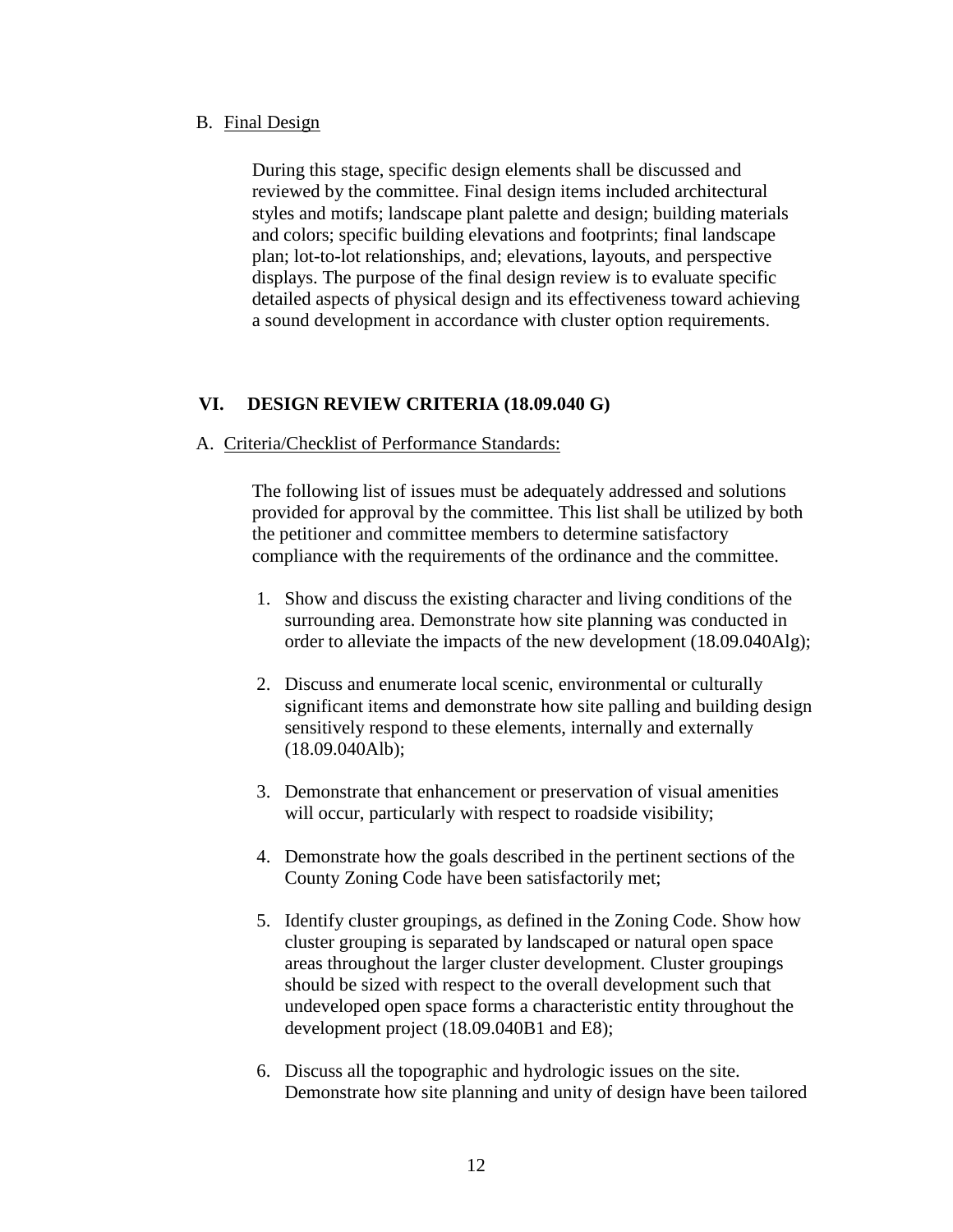to take advantage of existing topographic and hydrologic features, or how those features have been enhanced and utilized as site benefits (18.09.040A1a);

- 7. Enumerate and delineate natural, historic, and manmade elements of scenic, environmental, and cultural significance and demonstrate how they have been protected (18.09.040A1b);
- 8. Discuss and demonstrate how this project is innovative, compared to standard developments (18.09.040A1c);
- 9. Discuss and enumerate the use of flexibility in the sitting of structures and roadways (18.09.040A1d);
- 10. Discuss the costs benefits of utilizing cluster option and present the costs savings created by more efficient servicing of the development with utilities, roadways, and other essential services (18.09.040A1e);
- 11. Clearly define and delineate the additional open space for private and community purposes which has been created by the cluster proposal (18.09.040A1f);
- 12. Demonstrate how the location and provision of open space buffers and structures has provided for the protection of existing neighborhoods (18.09.040A1g);
- 13. Demonstrate how individual lots, buildings, streets, and parking areas have been designed and located so as to minimize alteration of natural and historic features of the site (18.09.040I4d1a);
- 14. Document and delineate size, shape, topography and location requirements for the particularly purposes proposed for functional open space (18.09.040I4d1b);
- 15. Delineate irreplaceable natural features located on the site such as streambeds, significant stands of vegetation, significant trees and cacti, rock outcroppings, etc. and how those have been incorporated into the cluster open space amenity (18.09.040I4d1c).
- 16. Delineate recreational or functional open space and demonstrate its ease of accessibility to pedestrians, the handicapped and the elderly (18.09.040I4d1d);
- 17. Document view sheds from various units, buildings, or lengths of public roadway or streets which encompass scenic open space (18.09.040I4d1e);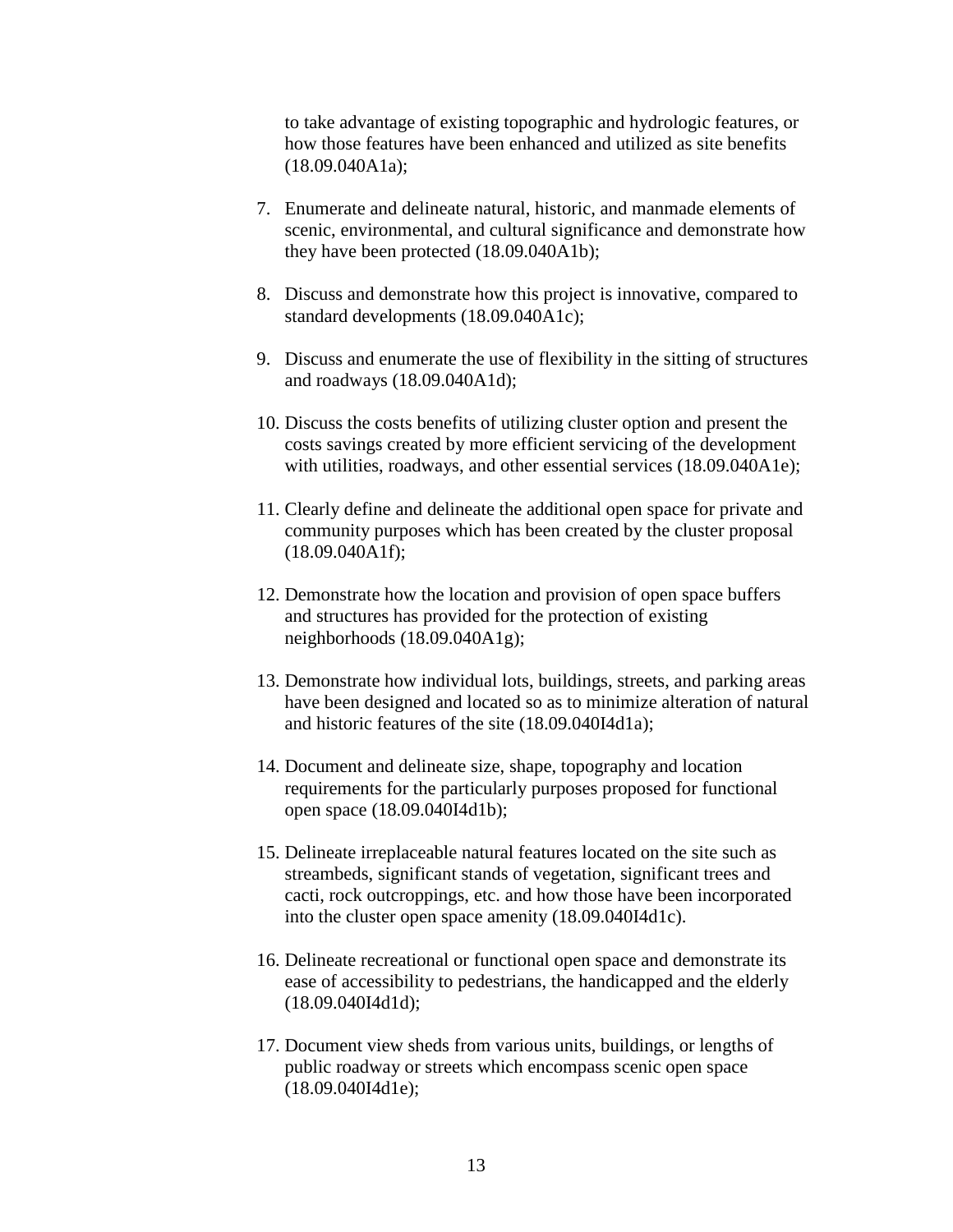- 18. Demonstrate how individual building types and designs appropriately function in their relationship to the natural constraints of the site (18.09.040I4d1f);
- 19. Demonstrate how lots, buildings and units are arranged in relationship to the surrounding properties, to improve the view of buildings and to minimize land area devoted to motor vehicle access (18.09.040I4d1g);
- 20. Demonstrate how individual lots, buildings, units and parking areas will be situated to avoid adverse effects of pollution, noise, lighting and traffic on the future residents of the site (18.09.040I4d1h);
- 21. Demonstrate how all sites, structures, and landmarks with a potential for historic preservation have been identified and where possible, integrated into the development plan as a design feature of the project (18.09.040d1i);
- 22. Demonstrate that the required landscaping is in accordance with Chapter 18.73 (Landscaping Standards) 18.09.040-E12.
	- a. Demonstrate that buffers are provided to protect existing neighborhoods by mitigating the adverse impacts of sound, visibility, and traffic. Buffers may include landscaping, walls, fences, pathways, drainage ways, natural features existing vegetation and natural open space (18.09.040E13);
- 23. Provide architectural renderings, elevations, and perspectives, as required, to present the style, color, materials and context of proposed structures (18.09.040G2d);
- 24. Provide any descriptive data that may be appropriate, including drafts of the proposed covenants, conditions and restrictions that will apply to the cluster project (18.09.040G2g);
- 25. Demonstrate that excess cut and fill material shall be disposed of in accordance with Chapter 18.81 (Grading) and not disposed of over the edges of slopes onto undisturbed areas (18.09.040E10);
- 26. Demonstrate that all streets and highways have horizontal and vertical alignment consistent with approved design speed, and roadway geometrics consistent with an approved design vehicle, as specified in criteria available from the department of transportation and floor control district (18.09.040E111);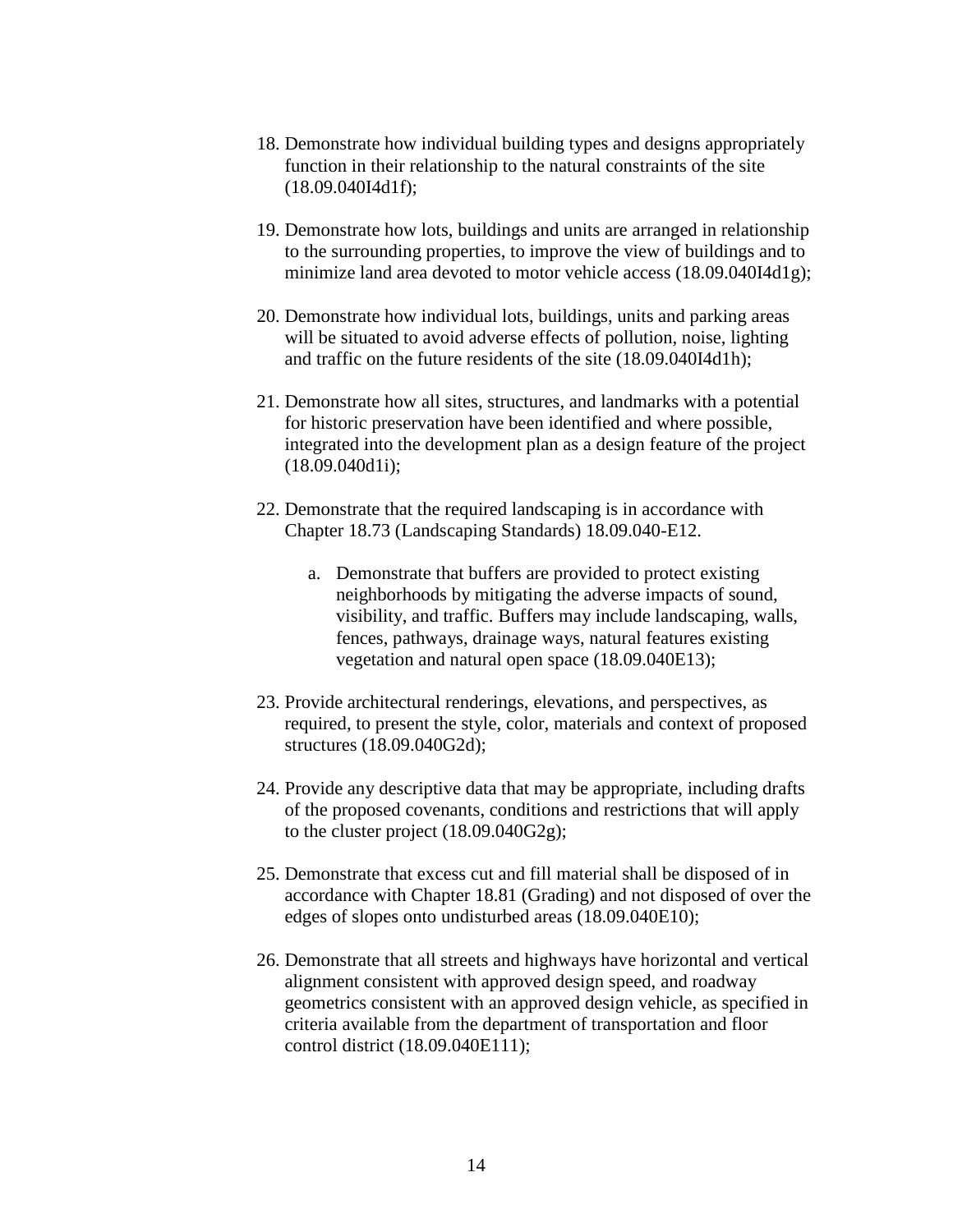- 27. Should any exterior lighting be planned to illuminate parking spaces, drives or recreation facilities; demonstrate that the lighting is so arranged in order to shield and reflect light away from adjacent residential lots (18.109.040E14);
- 28. Demonstrate how your project is more cost effective under cluster than under "standard" design. Do you have less grading and more efficient utilization of roads, and other essential services than under "standard" design? (18.09.040A1e);
- 29. Discuss the specific reasons why you chose the Cluster Development Option for this project rather than a conventional subdivision design.
- 30. Demonstrate how the designated Cluster Open Space is an integral part of the site design and provides amenity value to residents it is designed to serve.
- 31. Are you the builder for this development? Discuss how you intend to document and administer the special requirements you agree to today. How has your program for development been designed to facilitate easy administration and plat review by County staff? What guarantee have you provided to insure this cluster project gets built as promised?
- 32. Discuss the draft Covenants, Conditions and Restrictions prepared in acceptable legal language, to establish the required homeowners' association. At what point does the developer relinquish control of common areas to the homeowners' association? What protection do the homeowners' have while the developer has control over the homeowner' association? (18.09.040J).

## <span id="page-14-0"></span>B. Content of the Site Analysis

The site inventory serves to identify and describe existing characteristics and conditions of the site. This step in the process will identify both development constraints and development opportunities of the site prior to the actual site design process. An evaluation of the effect of the proposed development, in accordance with County "Site Analysis Requirements" document Section G, items 1A through 1L is required.

#### <span id="page-14-1"></span>C. Land Use Proposal

The land use proposal enables the developer to set forth design concepts derived from the analysis of the site's characteristic and to present sensitive design and mitigation techniques that respond to unique site characteristics and the character of the surrounding neighborhood. In accordance with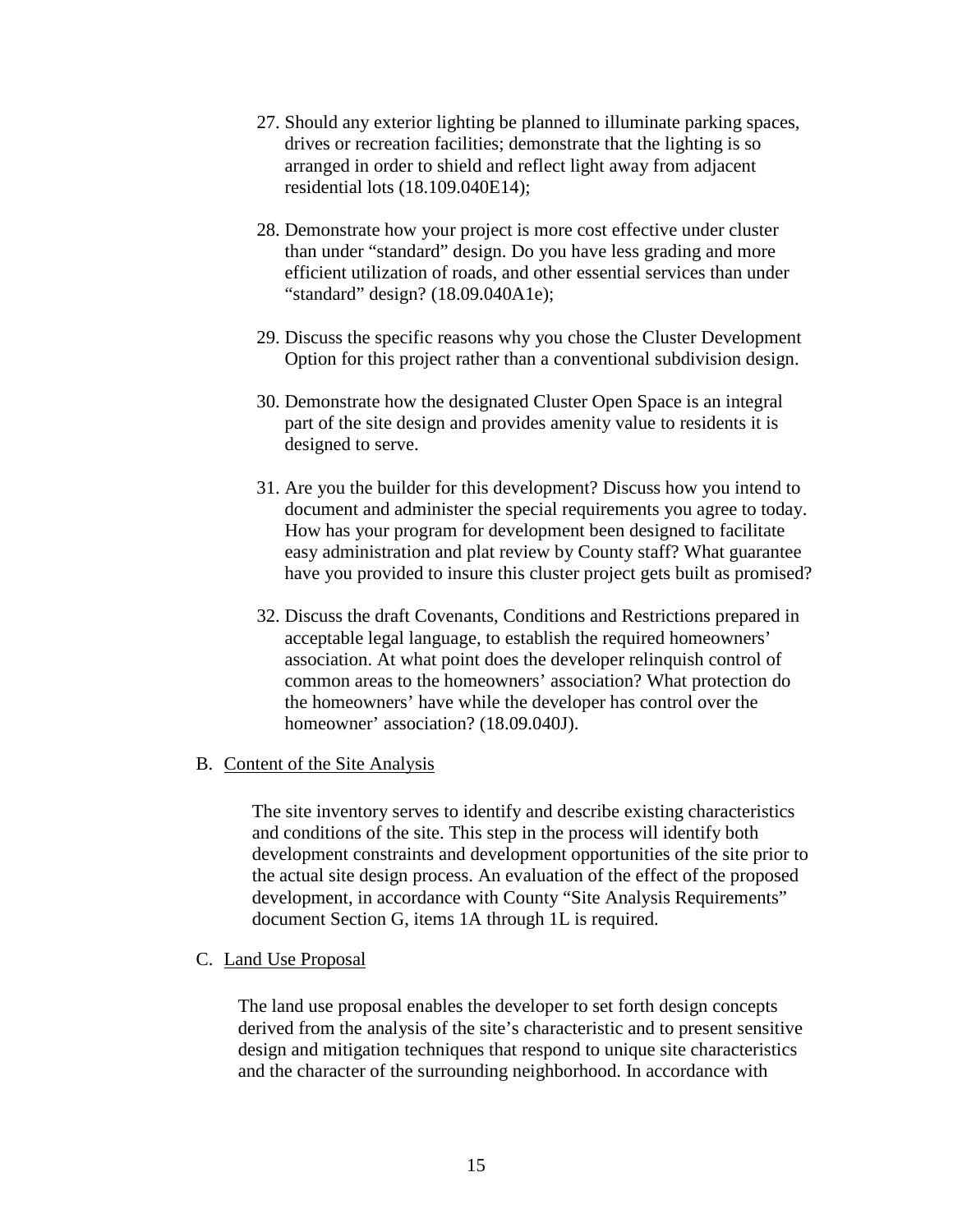County "Site Analysis Requirements" document address Part II Land Use Proposal.

## <span id="page-15-1"></span><span id="page-15-0"></span>**VII. Site Analysis (18.09.040 G2)**

## A. General Requirements

This site analysis is to serve as a tool that will enable the public, the committee, county staff, and developers to comprehensively evaluate the development. The repost will have two parts: The site inventory and the land use proposal.

- 1. For any case where county staff waives certain requirements of this site analysis, they shall present to the committee the reason why each particular requirements waived was not essential in this project. The committee may either accept the shortened site analysis or as those additional requirements are completed before they take action on the case, thus, may continue the project to the following meeting.
- 2. A site analysis not addressing all the requirements, questions, or concepts as requested by this document shall be determined incomplete. Descriptions and/or maps of those requirements of this document relating to characteristics of the site or development that are insignificant or absent may be deleted if so determined. A statement to this effect, along with supporting rationale, shall be provided in the applicable section.
- 3. A site analysis will also be determined incomplete if it is in gross noncompliance with existing ordinances or adopted policies, such that the development proposed cannot proceed to hearing without significant changes to achieve compliance.
- 4. No project will be scheduled for a committee meeting until after the site analysis is determined to be complete.
- 5. A determination of completeness does not represent Pima County staff's endorsement or approval of the project design.

## <span id="page-15-2"></span>B. Written Format

1. The preferred format of this site analysis is 8½"x 11" bound so as to open flat for review (e.g., "spiral" biding is preferred to "vello" or staples). Maps may be larger size, as discussed below.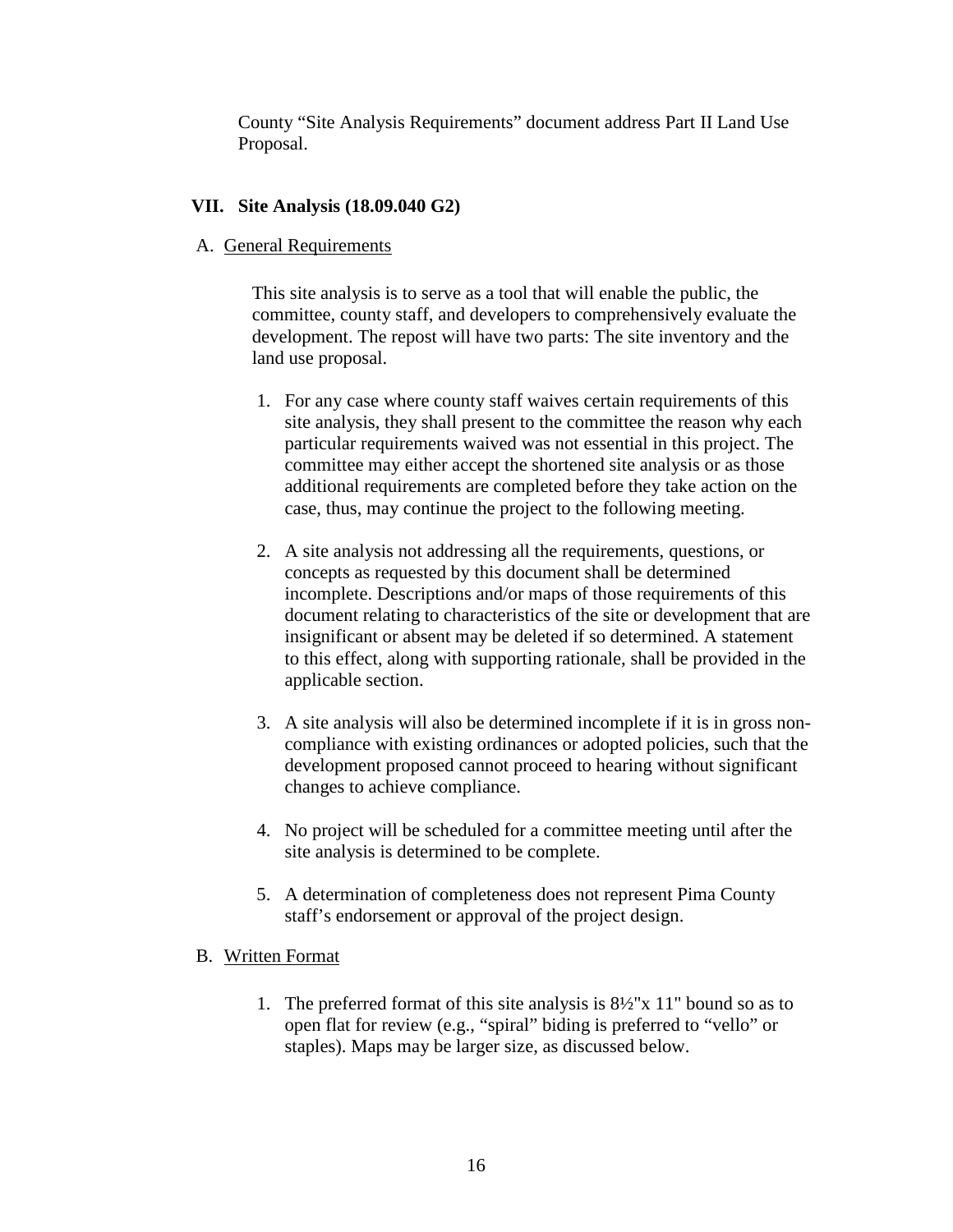- 2. The site analysis shall be written in the same order as the requirements and all discussions and answers shall use the same numbering and symbols as the requirements. Page numbers must be provided on all pages, including maps.
- 3. The site analysis shall include a table of contents which includes the page number f all maps and exhibits. A bibliography shall also be provided of all the contributors and literature referenced in the writing of the report.
- 4. The name, address, and phone number of a designed contact person shall be provided at the beginning of the report.

# <span id="page-16-0"></span>C. Map and Illustration Guidelines

- 1. All maps and illustrations shall be clearly identified with descriptive legends, titles, north arrow, scale, dimensions, and contour intervals.
- 2. All aerial photographs used shall be current within two years of submittal and include the scale, the date the photograph was taken, and a north arrow.
- 3. Topographic maps shall be prepared using either one-foot or two-foot contour intervals; the petitioner may choose which interval to use.
- 4. Maps shall be located at the end of the subsections in which they are discussed. (e.g., topography, hydrology)
- 5. The size of maps and illustrations may be determined by the petitioner. However, all exhibits must be a consistent size throughout to facilitate review of the complete document. (8½"x 11" or 11" x 17" maps with title and number visible when folded are preferred when adequate detail ca be provided. 18" x 24" maps provide good detail on larger projects so long as a Preliminary Development Plan overlay of the same size as provided.
- 6. Map scale may also be determined by the petitioner. However, all maps shall be represented at the largest scale possible to clearly identify those characteristics of concern. Those maps not providing a legible resolution of detail, we determined by staff shall be determined incomplete.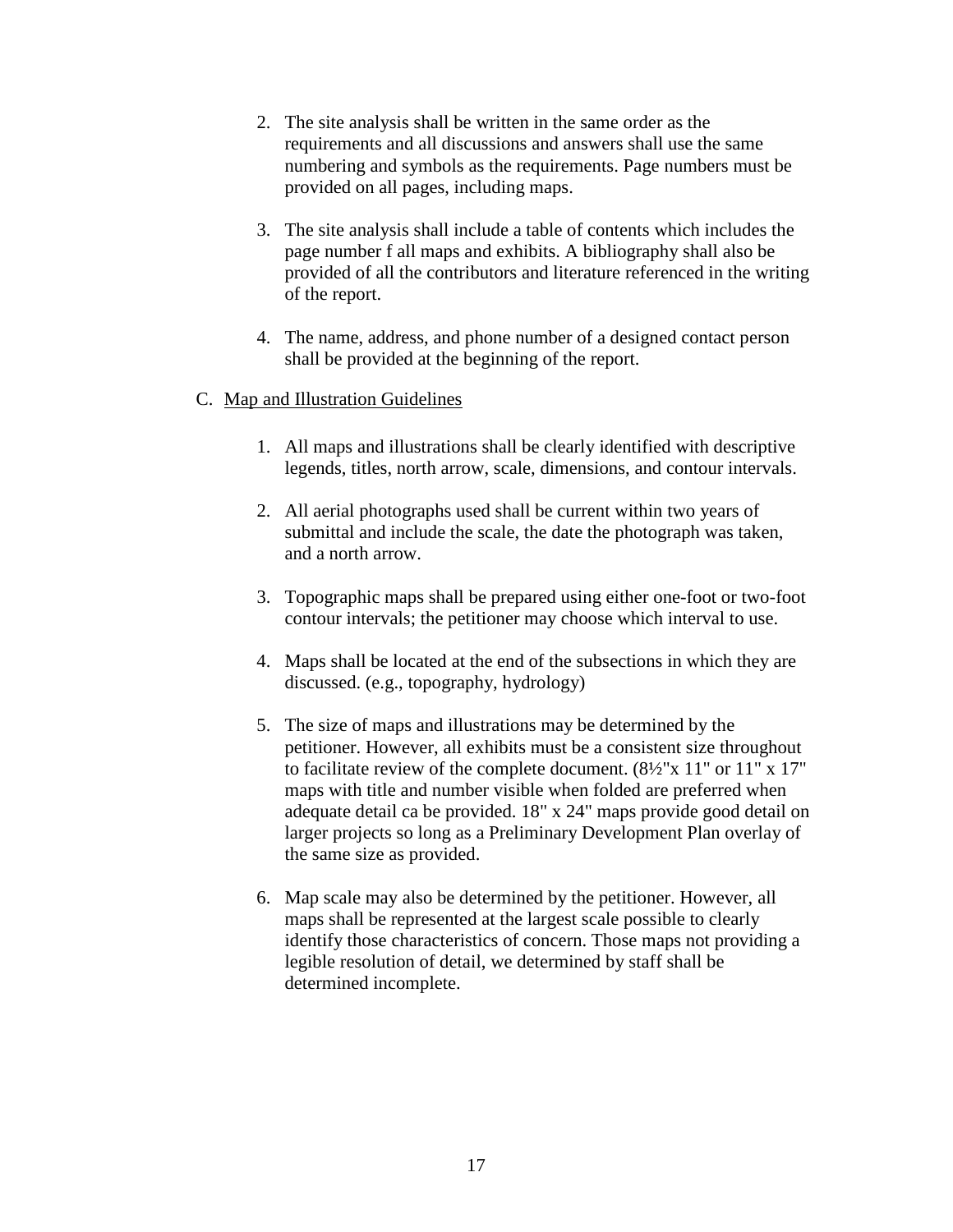## <span id="page-17-1"></span><span id="page-17-0"></span>**VIII. Preliminary Development Plan (18.09.040 I2b)**

#### A. Purpose:

A developer plan shall establish the basic features, uses and general locations of all elements of a project. Sufficient information shall be provided by the developer to assure that zoning code requirements and other applicable county policies are met.

#### <span id="page-17-2"></span>B. Specifications:

A preliminary development plan shall be drawn or a topographic map at a scale which is adequate to show all necessary details clearly. It shall contain, at a minimum, the applicable mapped elements, written supporting data and effect as listed within Section 18.91.030E2b.

#### <span id="page-17-3"></span>**IX. Preliminary Landscape Plan (18.09.040 G2f)**

#### <span id="page-17-4"></span>A. Landscape Requirements

Landscape plans shall include the following:

- 1. Project name, plan title, and where applicable, C09 reference number.
- 2. Name, address, and phone number of preparer.
- 3. North arrow, scale and location map.
- 4. Property lines, project limits, topographic lines and elevations.
- 5. Existing and/or conditionally approved zoning or project, existing and approved use and zoning of adjacent properties; names and right-ofway width of adjacent roads.
- 6. Bufferyards:
	- a. The specific bufferyards required; the specific bufferyards provided;
	- b. All materials provided to satisfy bufferyard requirements: plants, berms, walls, heights, etc.;
	- c. Square footage of total bufferyard area provided.
- 7. Where applicable, parking area screening and planting, per Chapter 18.75;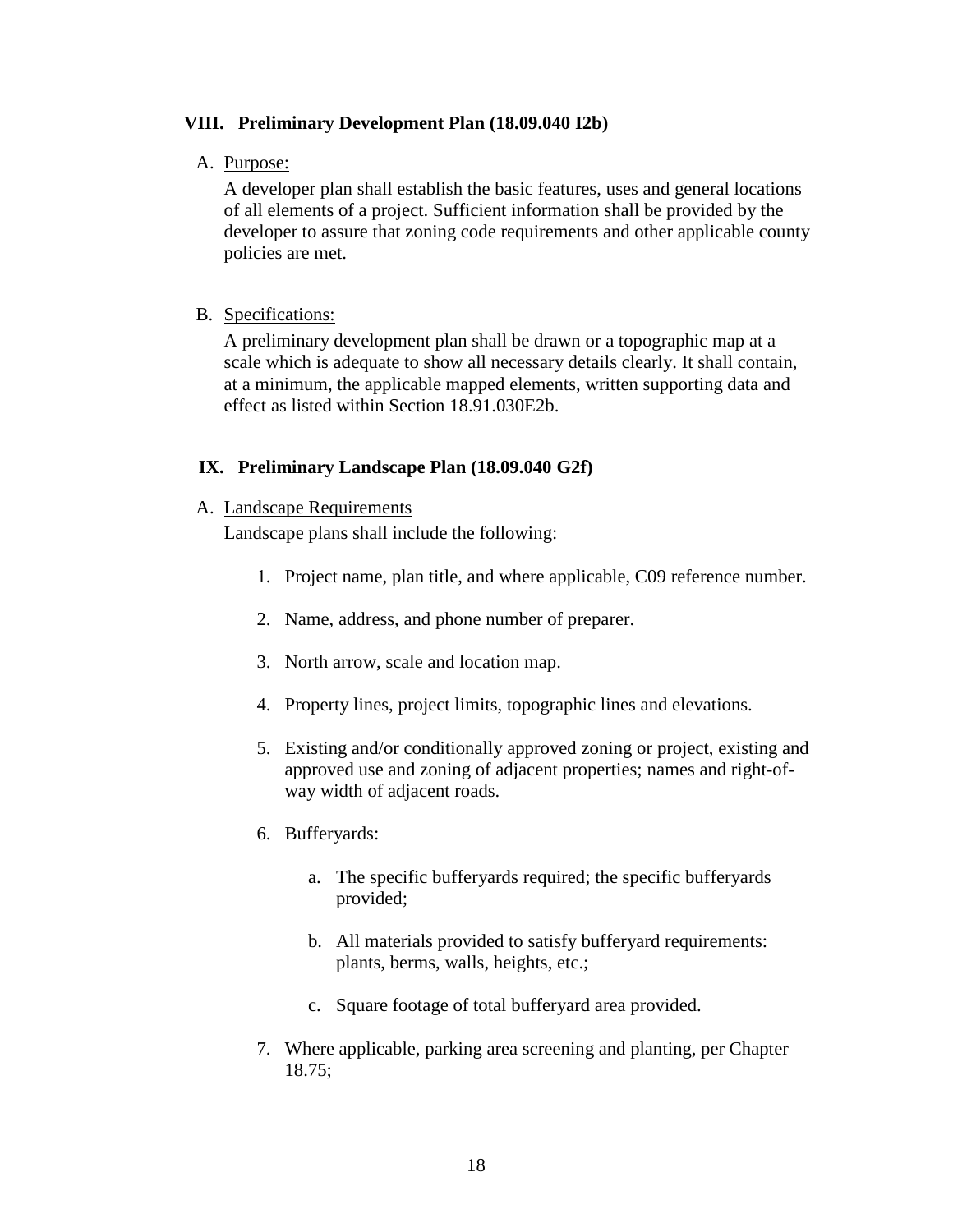- 8. Where applicable, a response to all conditions of rezoning the pertain to landscaping, vegetation preservation, revegetation, buffering, screening or other environmental concerns;
- 9. The square footage should be provided for the following: the site, the building and storage yard footprints gross parking area, amenity landscaping provided;
- 10. Provide letter of permission from the holder of easements rights to allow for any landscaping within easements (Utility, drainage, access, etc.);
- 11. Graphic representation of all landscape elements, including significant existing, preserved, relocated and introduced plat materials, inorganic, groundcover, architectural features and their functions;
- 12. A plant list and legend, indication the scientific and common name of each plant, plant size, location and symbol and whether preserved, transplanted, or introduced;
- 13. A design concept statement, plan notes or sketches that contain:
	- a. Plant selection;
	- b. Environmental zone and mini-oasis concepts, where applicable;
	- c. Irrigation: groundwater, effluent and storm water runoff detention and use; temporary or permanent systems;
	- d. Site grading and how it benefits landscaping;
	- e. Use of groundcover, both graphic and inorganic;
	- f. Use or disposal of exiting, on-site vegetation and a statement indicating compliance with ARS Section 3-904.
- 14. A statement assuring the continued maintenance of the required landscaping and assigning the responsibility of the maintenance to the property owner or agent, a homeowners' association or other liable entity:
- 15. If the plan is a phase or portion of an overall landscape plan, the following should apply: